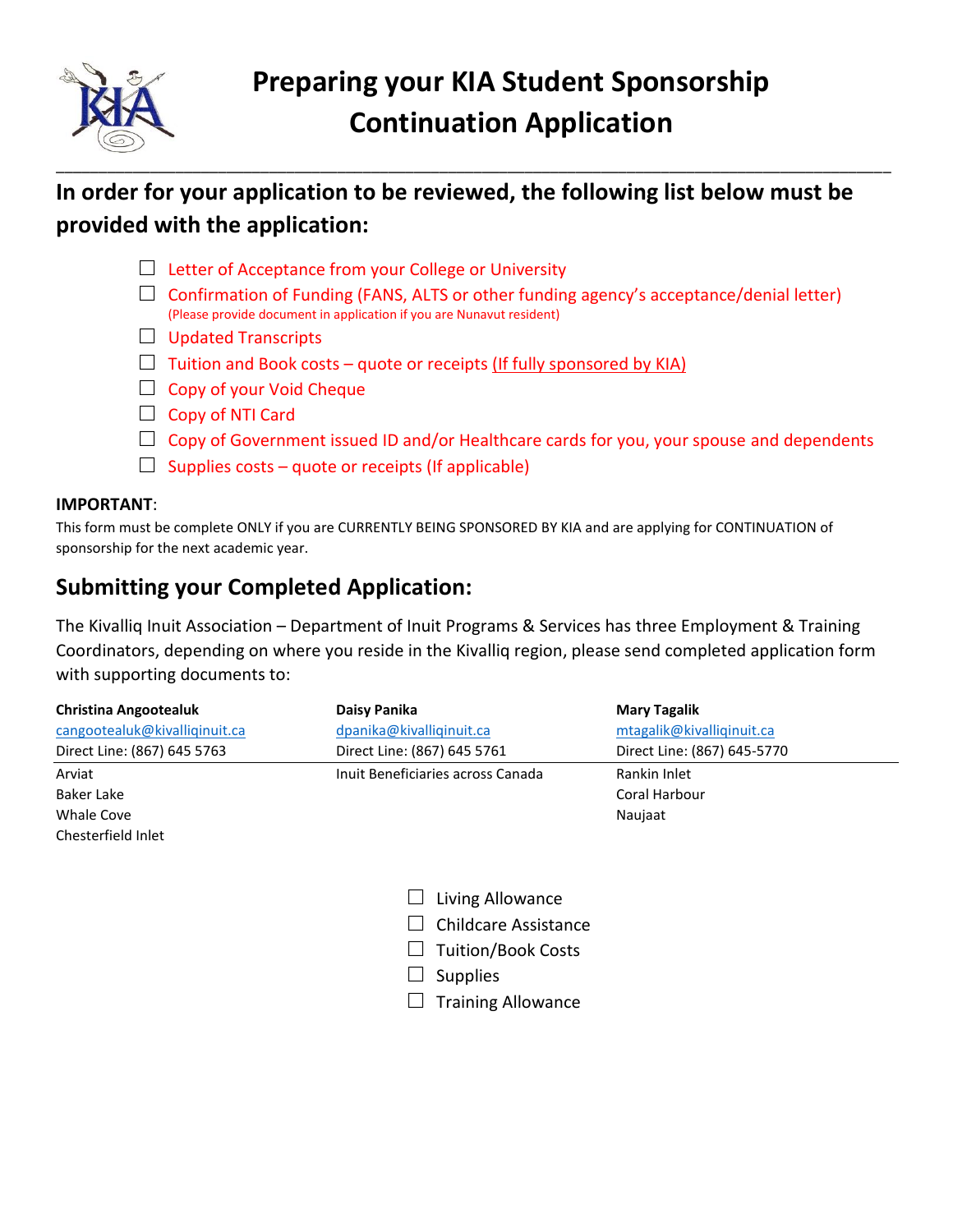

**Dept. of Inuit Programs & Services PO Box 340 Rankin Inlet, NU X0C 0G0 Direct line: (867)645-5725 Toll Free Number: 1-800-220-6581**

# **Student Sponsorship CONTINUATION FORM**

| A - PERSONAL INFORMATION                                                                                                                                                                                                                                                                                                                                                                                                                                                                                                                                                                                                                      |                                      |                          |                                                                |  |  |
|-----------------------------------------------------------------------------------------------------------------------------------------------------------------------------------------------------------------------------------------------------------------------------------------------------------------------------------------------------------------------------------------------------------------------------------------------------------------------------------------------------------------------------------------------------------------------------------------------------------------------------------------------|--------------------------------------|--------------------------|----------------------------------------------------------------|--|--|
| Last Name                                                                                                                                                                                                                                                                                                                                                                                                                                                                                                                                                                                                                                     |                                      | <b>First Name</b>        |                                                                |  |  |
| Middle Name(s)                                                                                                                                                                                                                                                                                                                                                                                                                                                                                                                                                                                                                                |                                      | Previous Last Name(s)    |                                                                |  |  |
| Permanent Address (your T4A for income tax will be sent to this address)                                                                                                                                                                                                                                                                                                                                                                                                                                                                                                                                                                      |                                      |                          |                                                                |  |  |
| <b>Current Mailing Address</b>                                                                                                                                                                                                                                                                                                                                                                                                                                                                                                                                                                                                                |                                      |                          |                                                                |  |  |
| Community                                                                                                                                                                                                                                                                                                                                                                                                                                                                                                                                                                                                                                     | Territory/Province                   |                          | Postal Code                                                    |  |  |
| Telephone (Home)                                                                                                                                                                                                                                                                                                                                                                                                                                                                                                                                                                                                                              | Email Address (Please print clearly) |                          |                                                                |  |  |
| Social Insurance Number                                                                                                                                                                                                                                                                                                                                                                                                                                                                                                                                                                                                                       | <b>Health Card Number</b>            | Date of Birth (YY-MM-DD) |                                                                |  |  |
| Gender<br>Citizenship<br><b>Current Marital Status</b><br>$\Box$ Female<br>□ Permanent Resident<br>$\Box$ Canadian<br>$\Box$ Single $\Box$ Married<br>$\square$ Male                                                                                                                                                                                                                                                                                                                                                                                                                                                                          |                                      |                          | $\Box$ Common Law(Living together for<br>12 continuous months) |  |  |
| Have you ever claimed bankruptcy?<br>$\Box$ Yes $\Box$ No<br>If "Yes", give date of Absolute Discharge (YY-MM-DD) ____________________                                                                                                                                                                                                                                                                                                                                                                                                                                                                                                        |                                      |                          |                                                                |  |  |
| Do you presently have an outstanding Canada Student Loan and/or Provincial or Territorial Student Loan from any other Province or<br>Territory?<br>$\Box$ Yes $\Box$ No<br>If "Yes", from where?<br><b>Outstanding Amount?</b>                                                                                                                                                                                                                                                                                                                                                                                                                |                                      |                          |                                                                |  |  |
| Are you a Nunavut Land Claims Beneficiary? If Yes, please provide your NTI Beneficiary Enrollment Card Number                                                                                                                                                                                                                                                                                                                                                                                                                                                                                                                                 |                                      |                          |                                                                |  |  |
| Preferred languages of communication: □ Inuktitut □ English □ Inuinnaqtun □ French<br>Are you receiving disability benefits? $\Box$ Yes $\Box$ No<br>Are you or will you be receiving Employment Insurance Benefits (EI)? I Yes I No<br>Are you or your spouse receiving income assistance payments? □ Yes □ No<br>If you are receiving Income Assistance, you must inform your Income Support worker once you are approved for KIA Funds<br>Will you be receiving salary or financial assistance from any other agency or organization while attending school? $\Box$ Yes $\Box$ No<br>If "Yes", from whom?<br>(Do not include scholarships) |                                      |                          |                                                                |  |  |
| <b>B-SPOUSAL AND DEPENDENT INFORMATION</b><br>KIA CANNOT GIVE BENEFITS FOR DEPENDENTS, SPOUSES, OR COMMON-LAW SPOUSES WHO HAVE MISSING OR INCORRECT HEALTH                                                                                                                                                                                                                                                                                                                                                                                                                                                                                    |                                      |                          |                                                                |  |  |
| <b>CARE NUMBERS OR MISSING DATES OF BIRTH</b>                                                                                                                                                                                                                                                                                                                                                                                                                                                                                                                                                                                                 |                                      |                          |                                                                |  |  |
| Your spouse's email address:<br>Your spouse's name:                                                                                                                                                                                                                                                                                                                                                                                                                                                                                                                                                                                           |                                      |                          |                                                                |  |  |
| Phone number if different from student:                                                                                                                                                                                                                                                                                                                                                                                                                                                                                                                                                                                                       |                                      |                          |                                                                |  |  |
| Please check the correct box:<br>Spouse's Date of Birth (YY-MM-DD)<br>$\Box$ Married $\Box$ Living as common law since (YY-MM-DD)                                                                                                                                                                                                                                                                                                                                                                                                                                                                                                             |                                      |                          |                                                                |  |  |
| Spouse's Social Insurance Number                                                                                                                                                                                                                                                                                                                                                                                                                                                                                                                                                                                                              |                                      |                          | Spouse's Health Card Number                                    |  |  |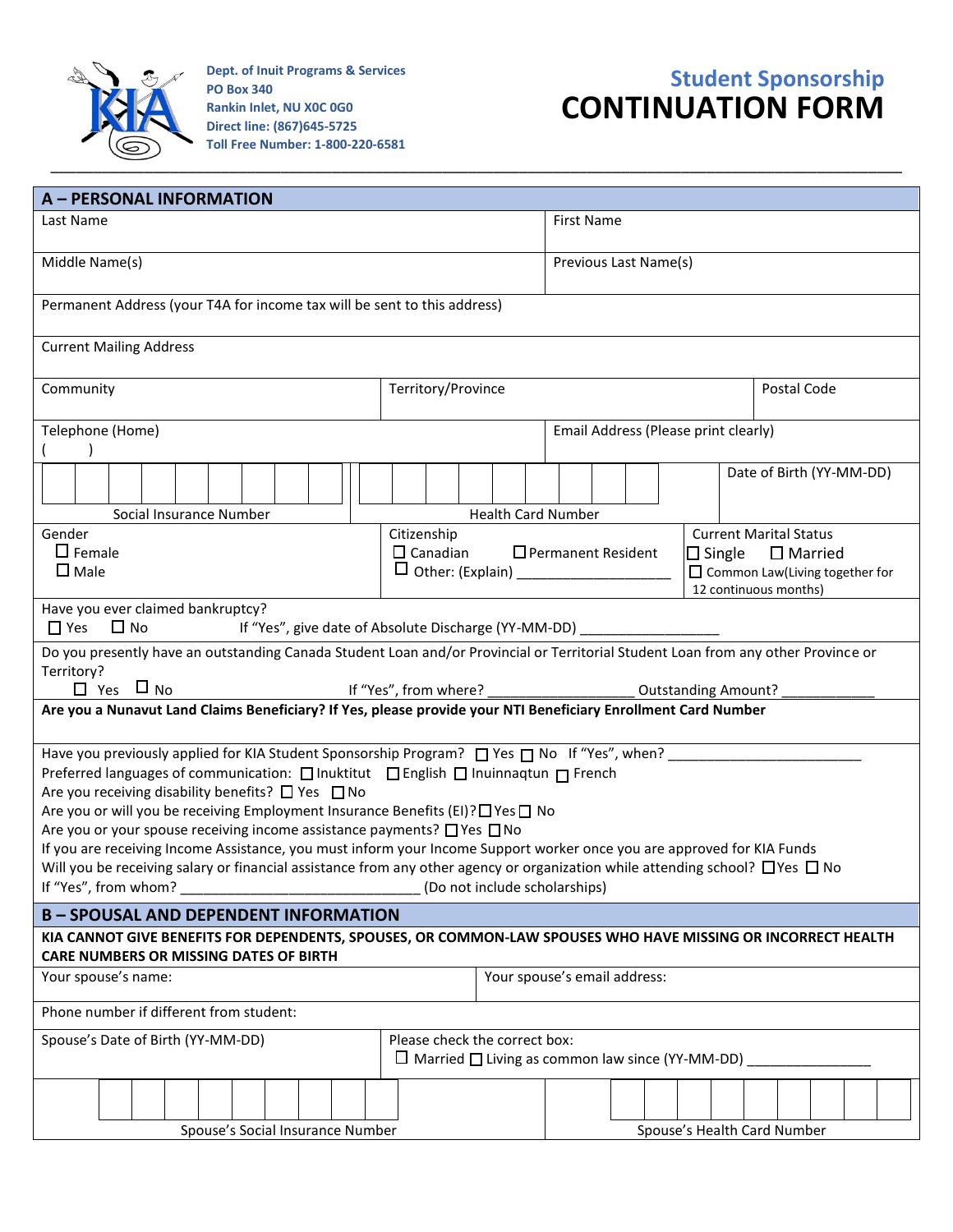| Will your spouse be working full time while you are at school? $\Box$ Yes $\Box$ No |                      |
|-------------------------------------------------------------------------------------|----------------------|
| Will your spouse be receiving Employment Insurance?                                 | $\Box$ Yes $\Box$ No |

Will your spouse be receiving Employment Insurance?  $\Box$  Yes  $\Box$  No<br>Will your spouse be receiving Training Allowance?  $\Box$  Yes  $\Box$  No

Will your spouse be receiving Training Allowance?

| If both parents will be students only one parent can claim the children as dependents. Please indicate which parent will claim the |  |
|------------------------------------------------------------------------------------------------------------------------------------|--|
| children:                                                                                                                          |  |

|                                                                                                                                                                                                     | NOTE: You must immediately notify KIA that your spouse's employment situation changes                                                                                     |                                                                                                       |                                      |                                 |                                     |                                               |
|-----------------------------------------------------------------------------------------------------------------------------------------------------------------------------------------------------|---------------------------------------------------------------------------------------------------------------------------------------------------------------------------|-------------------------------------------------------------------------------------------------------|--------------------------------------|---------------------------------|-------------------------------------|-----------------------------------------------|
| DEPENDENT CHILDREN NAMES (Dependent children must be financially dependent upon you.)                                                                                                               |                                                                                                                                                                           |                                                                                                       |                                      |                                 |                                     |                                               |
|                                                                                                                                                                                                     | <b>GIVEN NAME</b>                                                                                                                                                         | <b>LAST NAME</b>                                                                                      | <b>DATE OF BIRTH</b><br>(YYYY-MM-DD) | <b>RELATIONSHIP WITH</b><br>YOU | <b>HEALTH CARD</b><br><b>NUMBER</b> | LIVING WITH YOU<br><b>WHILE AT</b><br>SCHOOL? |
| 1                                                                                                                                                                                                   |                                                                                                                                                                           |                                                                                                       |                                      |                                 |                                     |                                               |
| $\mathbf{2}$                                                                                                                                                                                        |                                                                                                                                                                           |                                                                                                       |                                      |                                 |                                     |                                               |
| 3                                                                                                                                                                                                   |                                                                                                                                                                           |                                                                                                       |                                      |                                 |                                     |                                               |
| 4                                                                                                                                                                                                   |                                                                                                                                                                           |                                                                                                       |                                      |                                 |                                     |                                               |
| 5                                                                                                                                                                                                   |                                                                                                                                                                           |                                                                                                       |                                      |                                 |                                     |                                               |
| 6                                                                                                                                                                                                   |                                                                                                                                                                           |                                                                                                       |                                      |                                 |                                     |                                               |
|                                                                                                                                                                                                     |                                                                                                                                                                           | Note: Please use an additional sheet of paper if there is not enough room to list all your dependents |                                      |                                 |                                     |                                               |
|                                                                                                                                                                                                     | <b>C-PROGRAM DETAILS</b>                                                                                                                                                  |                                                                                                       |                                      |                                 |                                     |                                               |
|                                                                                                                                                                                                     | Provide the following information regarding your course of study                                                                                                          |                                                                                                       |                                      |                                 |                                     |                                               |
|                                                                                                                                                                                                     | <b>Educational Institution</b><br>Name                                                                                                                                    |                                                                                                       |                                      |                                 |                                     |                                               |
| Address                                                                                                                                                                                             |                                                                                                                                                                           |                                                                                                       |                                      |                                 |                                     |                                               |
|                                                                                                                                                                                                     | Territory/Province<br>Community<br>Postal Code                                                                                                                            |                                                                                                       |                                      |                                 |                                     |                                               |
|                                                                                                                                                                                                     | Program of Study                                                                                                                                                          |                                                                                                       |                                      |                                 |                                     |                                               |
|                                                                                                                                                                                                     | Date of Study *Please put exact start & end date*                                                                                                                         |                                                                                                       |                                      |                                 |                                     |                                               |
|                                                                                                                                                                                                     |                                                                                                                                                                           |                                                                                                       |                                      |                                 |                                     |                                               |
|                                                                                                                                                                                                     | (YY-MM-DD)                                                                                                                                                                |                                                                                                       | (YY-MM-DD)                           |                                 |                                     |                                               |
| Check one of the box: $\Box$ 1 <sup>st</sup> $\Box$ 2 <sup>nd</sup> $\Box$ 3 <sup>rd</sup> $\Box$ 4 <sup>th</sup> $\Box$ 5 <sup>th</sup> of a year program                                          |                                                                                                                                                                           |                                                                                                       |                                      |                                 |                                     |                                               |
|                                                                                                                                                                                                     | Expected Program Completion Date: (YY-MM-DD) Vhen you complete your program, you will receive a:<br>□ Certificate □ Diploma □ Bachelor's □ Masters □ Ph.D<br>$\Box$ Other |                                                                                                       |                                      |                                 |                                     |                                               |
| Are you taking this program of study through<br>Name of the Degree, Diploma, or certificate you will obtain upon completion<br>correspondence or online distance education?<br>$\Box$ Yes $\Box$ No |                                                                                                                                                                           |                                                                                                       |                                      |                                 |                                     |                                               |
|                                                                                                                                                                                                     | <b>D-BANKING INFORMATION</b>                                                                                                                                              |                                                                                                       |                                      |                                 |                                     |                                               |
|                                                                                                                                                                                                     | Bank account must be in the Applicant's name. Either attach a void cheque or have the bank fill out this information:                                                     |                                                                                                       |                                      |                                 |                                     |                                               |
| Name of Bank                                                                                                                                                                                        |                                                                                                                                                                           |                                                                                                       |                                      |                                 |                                     |                                               |
| <b>Branch Address</b>                                                                                                                                                                               |                                                                                                                                                                           |                                                                                                       |                                      |                                 |                                     |                                               |
|                                                                                                                                                                                                     | <b>Institution Number</b>                                                                                                                                                 |                                                                                                       | <b>Transit Number</b>                |                                 | <b>Account Number</b>               |                                               |
|                                                                                                                                                                                                     | Name of Account Holder                                                                                                                                                    |                                                                                                       |                                      |                                 |                                     |                                               |